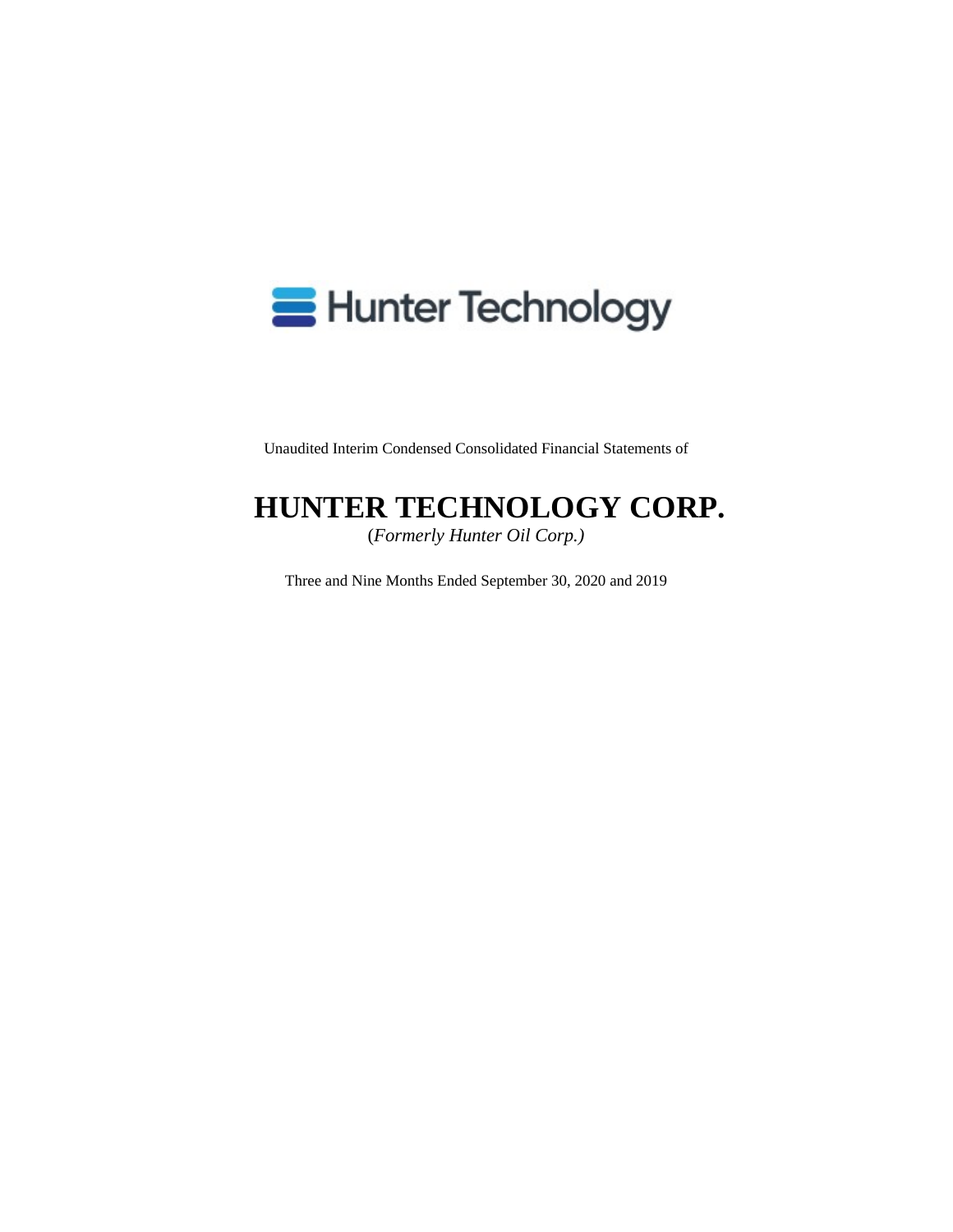### HUNTER TECHNOLOGY CORP. (*Formerly Hunter Oil Corp.)*

#### NOTICE OF NO AUDITOR REVIEW OF INTERIM FINANCIAL STATEMENTS

Under National Instrument 51-102, Part 4, subsection 4.3 (3) (a), if an auditor has not performed a review of the interim financial statements, they must be accompanied by a notice indicating that the financial statements have not been reviewed by an auditor.

The accompanying unaudited interim consolidated condensed financial statements of the Company have been prepared by management and approved by the Board of Directors of the Company.

The Company's independent auditor has not performed a review of these unaudited interim condensed consolidated financial statements in accordance with standards established by the Chartered Professional Accountants of Canada for a review of interim financial statements by an entity's auditor.

November 26, 2020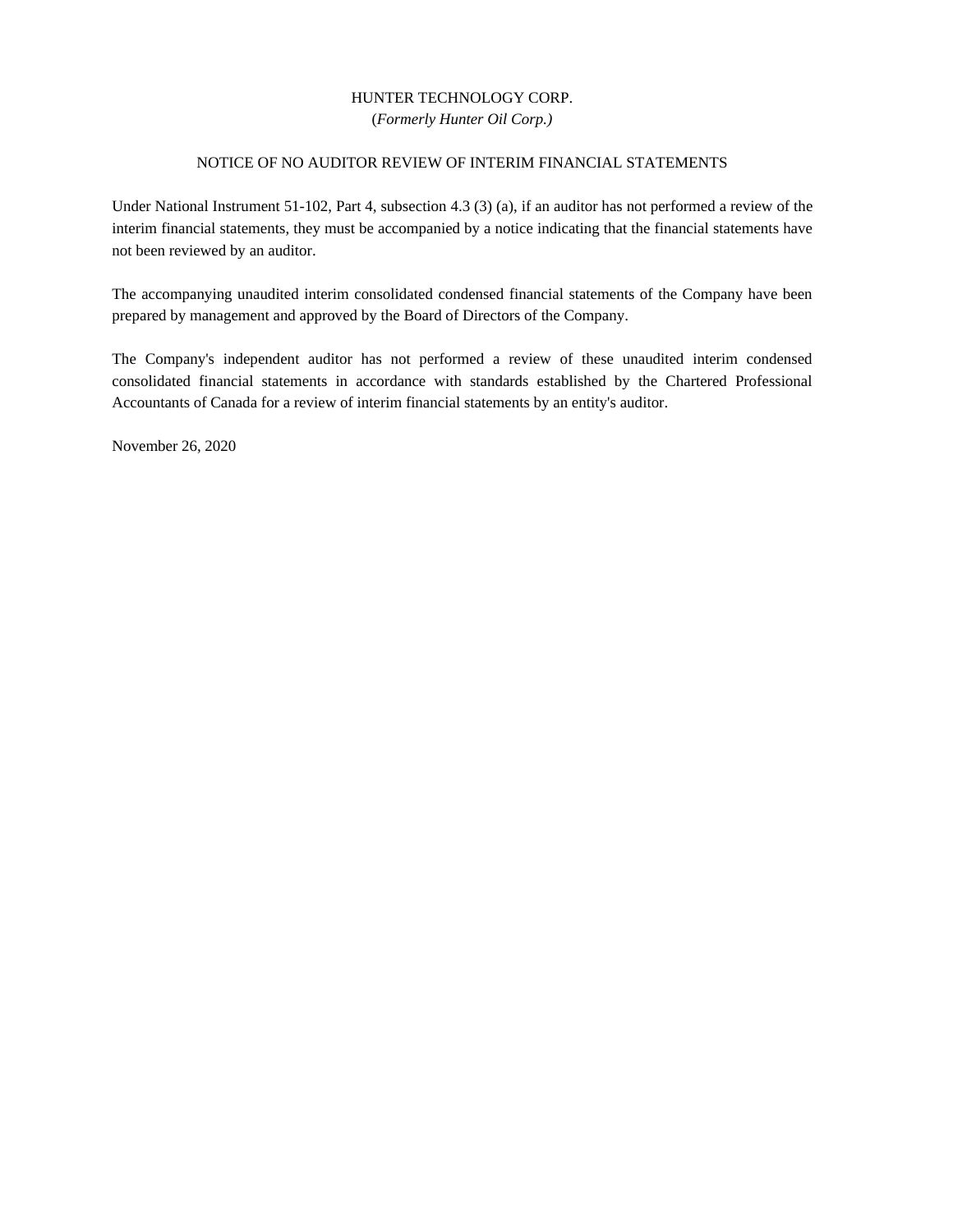(*Formerly Hunter Oil Corp.)* 

Condensed Consolidated Balance Sheets (Unaudited)

(all amounts expressed in US dollars)

|                                                   | <b>Notes</b>   | September 30,<br>2020 | December 31,<br>2019 |
|---------------------------------------------------|----------------|-----------------------|----------------------|
| <b>Assets</b>                                     |                |                       |                      |
| <b>Current</b> assets                             |                |                       |                      |
| Cash                                              |                | \$<br>668,249         | \$<br>1,111,717      |
| Sales tax receivable                              | 5              | 6,304                 | 4,407                |
| Prepaid expenses and other deposits               |                | 9,777                 | 3,648                |
| Total current assets                              |                | 684,330               | 1,119,772            |
| Non-current assets                                |                |                       |                      |
| Other long-term assets                            | 6              | 145,010               | 130,000              |
| Restricted cash                                   | $\overline{4}$ | 25,485                | 25,147               |
| Total non-current assets                          |                | 170,495               | 155,147              |
| <b>Total Assets</b>                               |                | \$<br>854,825         | \$<br>1,274,919      |
| <b>Liabilities and Shareholders' Equity</b>       |                |                       |                      |
| <b>Current liabilities</b>                        |                |                       |                      |
| Accounts payable                                  |                | \$<br>82,732          | \$<br>69,178         |
| <b>Accrued liabilities</b>                        | 7              | 47,801                | 49,495               |
| Total current liabilities                         |                | 130,533               | 118,673              |
| <b>Total liabilities</b>                          |                | 130,533               | 118,673              |
| <b>Shareholders' Equity</b>                       |                |                       |                      |
| Share capital                                     |                | 111,816,074           | 111,816,074          |
| <b>Contributed Surplus</b>                        |                | 9,506,990             | 9,506,990            |
| Accumulated deficit                               |                | (120, 598, 772)       | (120, 166, 818)      |
| Total shareholders' equity                        |                | 724,292               | 1,156,246            |
| <b>Total Liabilities and Shareholders' Equity</b> |                | \$<br>854,825         | \$<br>1,274,919      |

Going Concern (See Note 2)

Approved by the Board of Directors:

 /s/ *Srinivas Polishetty /s/ Andrew Hromyk*  Srinivas Polishetty Director Director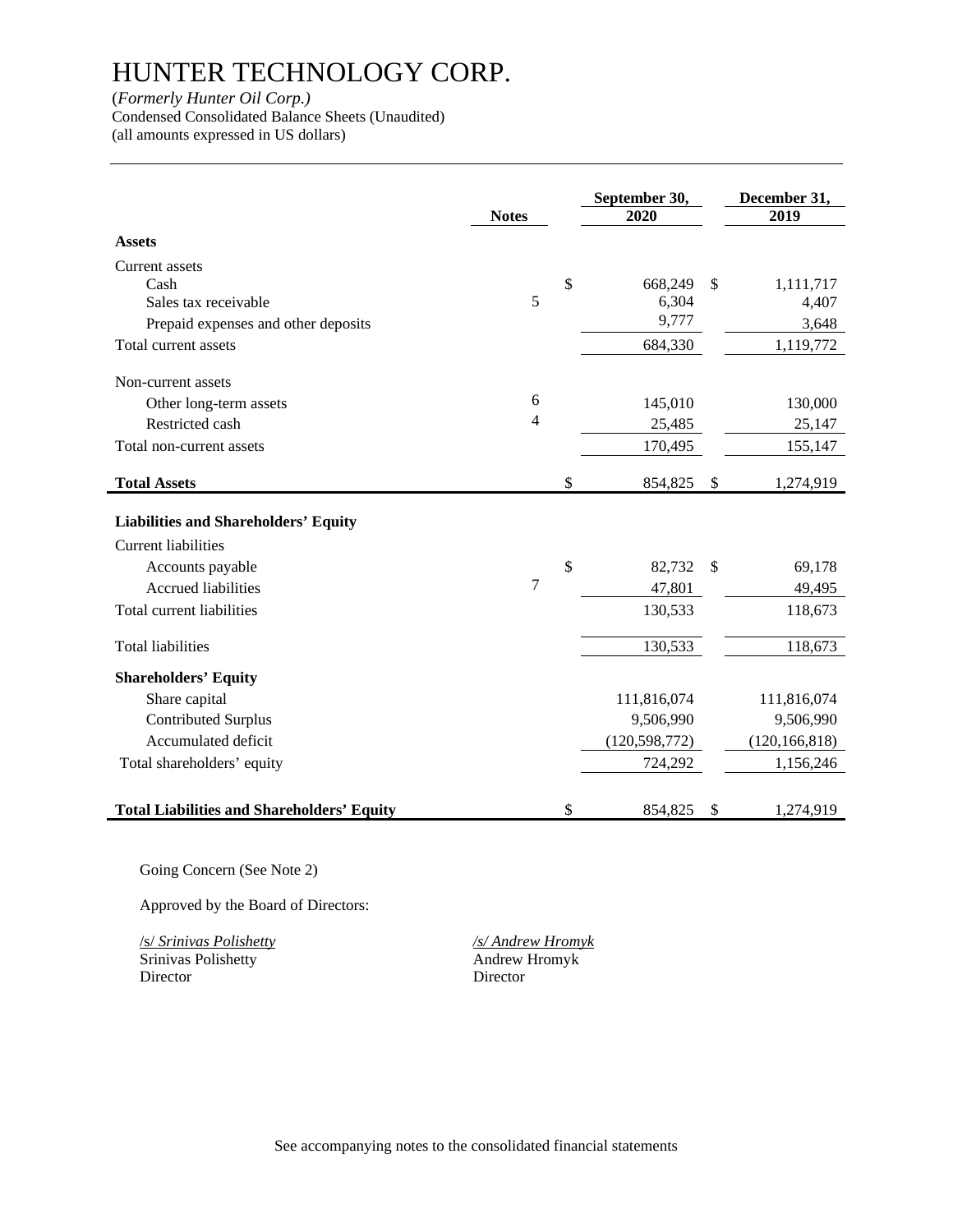### (*Formerly Hunter Oil Corp.)*

Condensed Consolidated Statements of Comprehensive Loss (Unaudited) (all amounts expressed in US dollars)

|                                                               |             |               | <b>Three Months Ended</b> |                  |               | <b>Nine Months Ended</b> |               |            |
|---------------------------------------------------------------|-------------|---------------|---------------------------|------------------|---------------|--------------------------|---------------|------------|
|                                                               |             |               | September 30,             |                  |               | September 30,            |               |            |
|                                                               | <b>Note</b> |               | 2020                      | 2019             |               | 2020                     |               | 2019       |
| Expenses<br>General and administrative                        | 12          | $\mathcal{S}$ | 77,670                    | \$<br>29,633     | <sup>\$</sup> | 129,412                  | <sup>\$</sup> | 181,574    |
| Management fees and consulting<br>Platform development        |             |               | 88,250<br>14,150          | 88,190           |               | 279,425<br>14,150        |               | 288,110    |
| Foreign currency loss (gain)<br>Other expenses (income)       |             |               | (15,664)<br>(25,903)      | 14,268           |               | 34,870<br>(25,903)       |               | (26,069)   |
| Total expenses                                                |             |               | 138,503                   | 132,091          |               | 431,954                  |               | 443,615    |
| Net loss from continuing operations                           |             |               | (138, 503)                | (132,091)        |               | (431, 954)               |               | (443, 615) |
| Discontinued operations                                       | 11          |               |                           | (6,590)          |               |                          |               | (27, 870)  |
| Net loss and comprehensive loss<br>for the period             |             | \$            | (138, 503)                | \$<br>(138, 681) | \$            | (431, 954)               | $\mathbb{S}$  | (471, 485) |
| Loss per share continuing                                     |             |               |                           |                  |               |                          |               |            |
| operations - basic and diluted<br>Loss per share discontinued |             |               | (0.01)                    | (0.01)           |               | (0.03)                   |               | (0.03)     |
| operations – basic and diluted                                |             |               | (0.00)                    | (0.00)           |               | (0.00)                   |               | (0.00)     |
| Total                                                         |             | \$            | (0.01)                    | \$<br>(0.01)     | \$            | (0.03)                   | $\mathcal{S}$ | (0.03)     |
| Weighted average number of shares<br>outstanding              |             |               | 13,260,871                | 13,260,871       |               | 13,260,871               |               | 13,260,871 |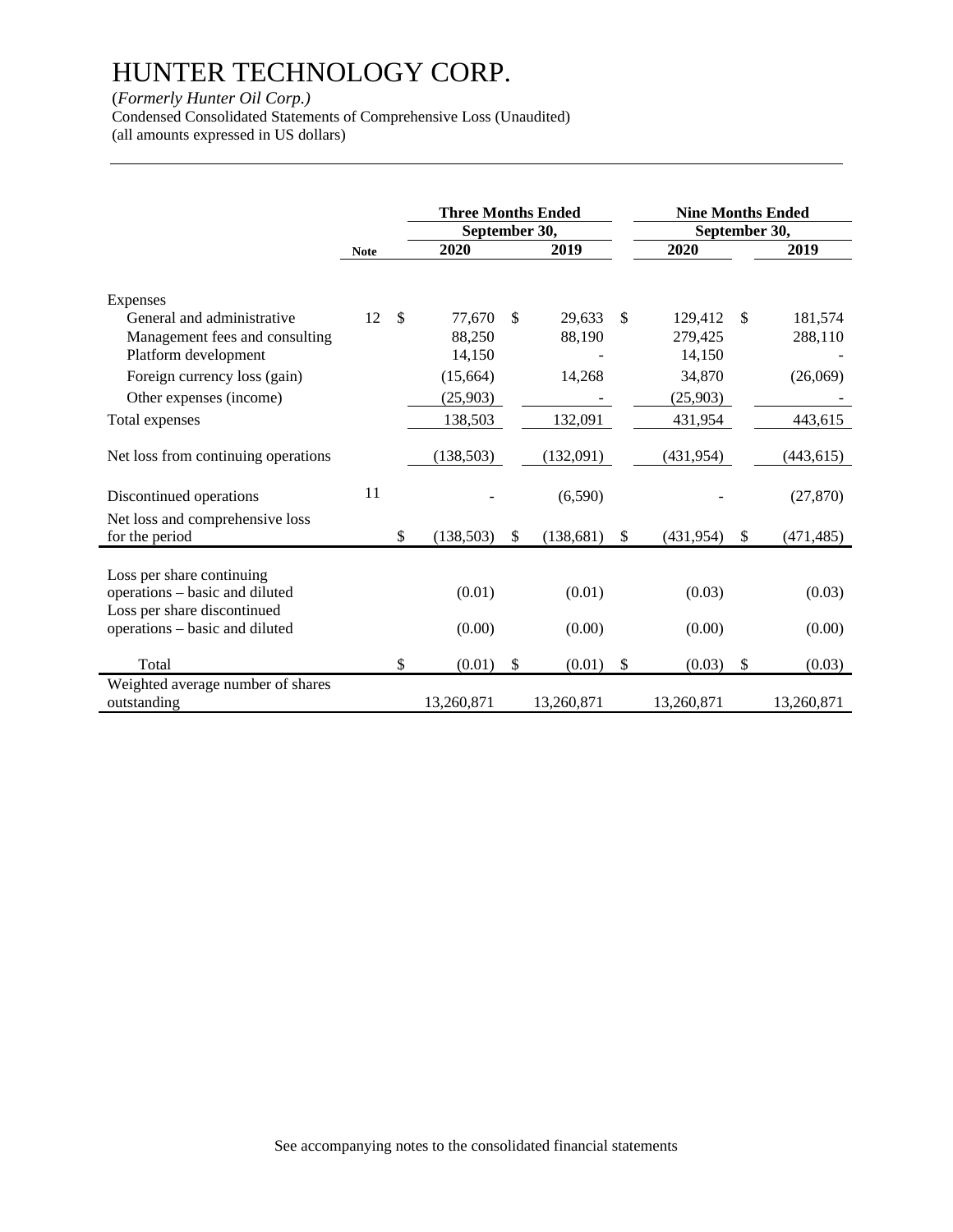### (*Formerly Hunter Oil Corp.)*

Condensed Consolidated Statements of Shareholders' Equity (Unaudited) (all amounts expressed in US dollars)

|                                                         | <b>Number of Common Shares</b><br>September 30, |            | September 30,                                    |                                                  |  |
|---------------------------------------------------------|-------------------------------------------------|------------|--------------------------------------------------|--------------------------------------------------|--|
|                                                         | 2020<br>2019                                    |            | 2020                                             | 2019                                             |  |
| Total Shareholder's Equity,<br>beginning balances       |                                                 |            | 1,156,246<br>S.                                  | 1,770,083<br>\$                                  |  |
| <b>Equity Instruments</b><br>(Common Shares)            |                                                 |            |                                                  |                                                  |  |
| Balance, January 1 & September 30                       | 13,260,871                                      | 13,260,871 | 111,816,074                                      | 111,816,074                                      |  |
| <b>Contributed Surplus</b>                              |                                                 |            |                                                  |                                                  |  |
| Balance, January 1 & September 30                       |                                                 |            | 9,506,990                                        | 9,506,990                                        |  |
| <b>Accumulated Deficit</b>                              |                                                 |            |                                                  |                                                  |  |
| Balance, January 1<br>Net loss<br>Balance, September 30 |                                                 |            | (120, 166, 818)<br>(431, 954)<br>(120, 598, 772) | (119, 552, 981)<br>(471, 485)<br>(120, 024, 466) |  |
| <b>Total Shareholders' Equity, ending</b>               |                                                 |            | \$724,292                                        | \$1,298,598                                      |  |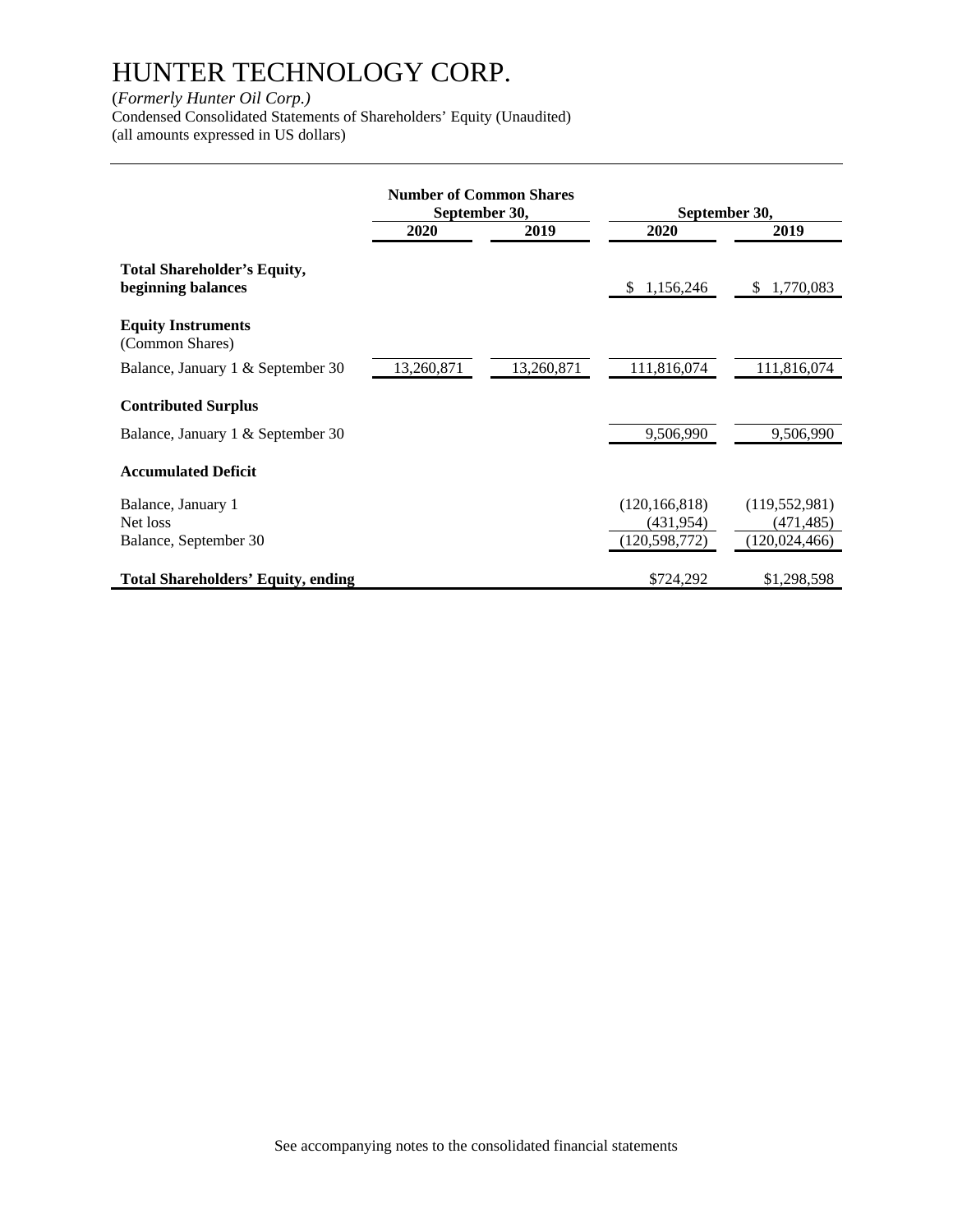### (*Formerly Hunter Oil Corp.)*

Condensed Consolidated Statements of Cash Flows (Unaudited) (all amounts expressed in US dollars)

|                                                                                                                              |              | <b>Nine Months Ended</b> |               |            |  |
|------------------------------------------------------------------------------------------------------------------------------|--------------|--------------------------|---------------|------------|--|
|                                                                                                                              |              | September 30,            |               |            |  |
|                                                                                                                              |              | 2020                     |               | 2019       |  |
| Cash provided by (used in):                                                                                                  |              |                          |               |            |  |
| <b>Operating activities</b>                                                                                                  |              |                          |               |            |  |
| Net loss for the period from continuing operations<br>Add (deduct) non-cash items:                                           | $\mathbb{S}$ | (431,954)                | <sup>\$</sup> | (443, 615) |  |
| Changes in working capital (Note 15)                                                                                         |              | 3,496                    |               | (1,957)    |  |
| Cash provided (used) in operations – continuing operations                                                                   |              | (428, 458)               |               | (445, 572) |  |
| Cash (used) in operations – discontinued operations                                                                          |              |                          |               | (27, 870)  |  |
|                                                                                                                              |              | (428.458)                |               | (473, 442) |  |
| <b>Investing activities</b>                                                                                                  |              |                          |               |            |  |
| Investments in long-term assets                                                                                              |              | (15,010)                 |               |            |  |
| Cash (used) by investing activities – discontinued operations                                                                |              |                          |               |            |  |
| <b>Financing activities</b>                                                                                                  |              | (15,010)                 |               |            |  |
| Cash (used) by financing activities – continuing operations<br>Cash (used) by financing activities - discontinued operations |              |                          |               |            |  |
|                                                                                                                              |              |                          |               |            |  |
| Change in cash and cash equivalents                                                                                          |              | (443, 468)               |               | (473, 442) |  |
| Cash and cash equivalents, beginning                                                                                         |              | 1,111,717                |               | 1,717,156  |  |
| Cash and cash equivalents, ending                                                                                            | \$           | 668,249                  | S             | 1,243,714  |  |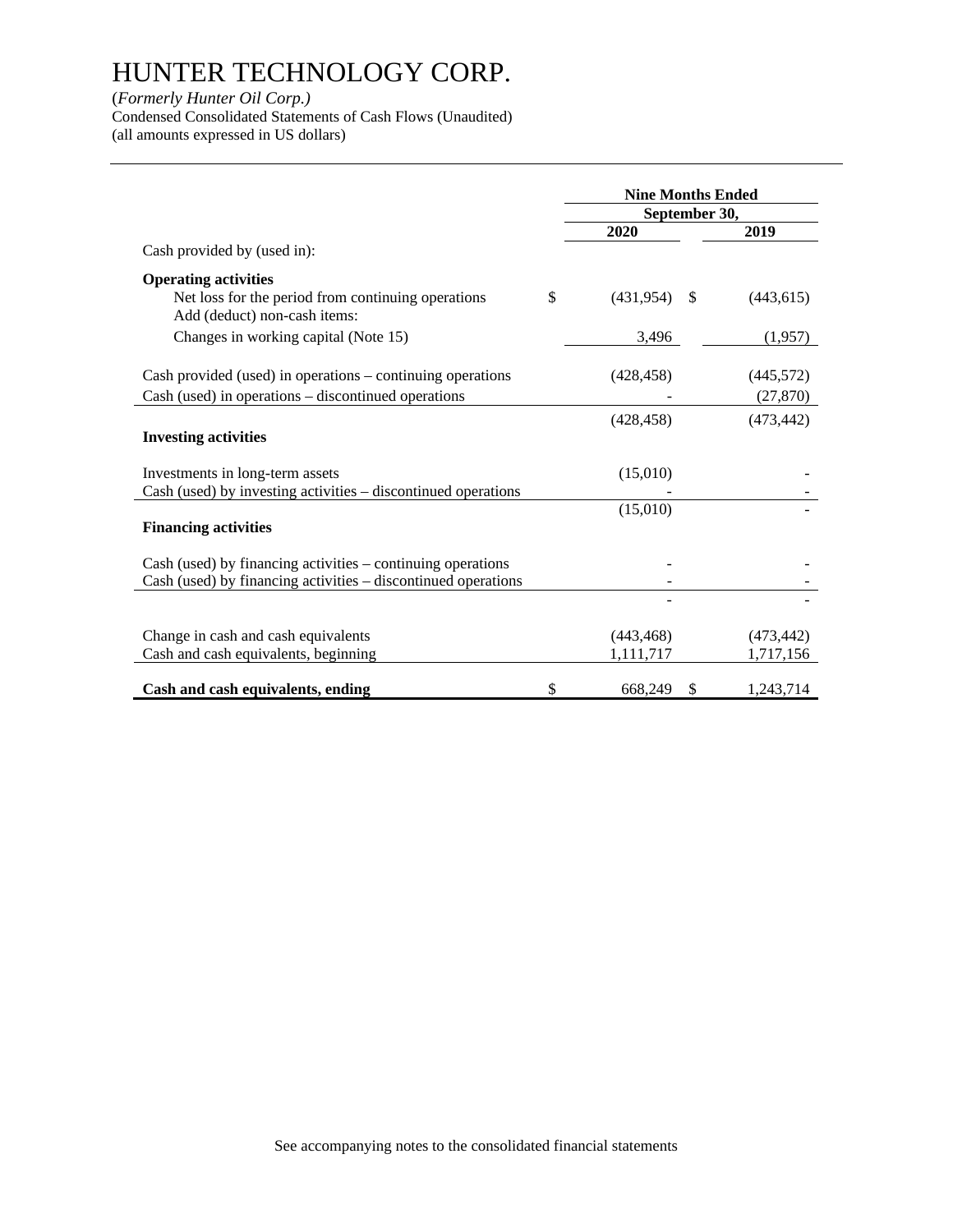(*Formerly Hunter Oil Corp.*)<br>Notes to Unaudited Interim Condensed Consolidated Financial Statements (Unaudited) (all amounts expressed in US dollars unless otherwise indicated)

Three and Nine Months Ended September 30, 2020 and 2019

#### **1. Reporting Entity and Description of Business**

Hunter Technology Corp., (formerly Hunter Oil Corp.), (the "Company") is incorporated in British Columbia, Canada and historically was engaged in the business of acquiring and developing crude oil and natural gas properties. On August 31, 2018, the Company disposed all of its operations in oil and gas production (Note 11). The Company's primary operations are now technology focused, developing a physical oil trading platform powered by a proprietary blockchain to enable independent crude oil producers to access a global market. (See – Note 16 – Subsequent Events)

Common shares of the Company are listed on the TSX Venture Exchange ("TSX-V") under the symbol "HOC", quoted on the OTC Markets Group ("OTCQB") under the symbol "HOILF", and quoted on the Frankfurt Stock Exchange under the symbol "RWPM". The Company's head office and registered and records office is located at Suite 1615, 200 Burrard Street, Vancouver, British Columbia, V6C 3L6 Canada.

#### **2. Liquidity and Continuance of Operations**

These unaudited interim consolidated financial statements are prepared on the basis that the Company will continue to operate as a going concern, which assumes that the Company will be able to realize its assets and discharge its liabilities in the normal course of business for the twelve-month period following the date of these consolidated financial statements. The Company has working capital of \$553,797 as at September 30, 2020.

The business of the Company involves a high degree of risk and there is no assurance that the Company will generate sufficient revenues to cover operating costs. Additional funds may be required to enable the Company to pursue such an initiative and the Company may be unable to obtain such financing on terms which are satisfactory to it. Furthermore, there is no assurance that the business will be profitable. These factors indicate the existence of a material uncertainty that may cast doubt about the Company's ability to continue as a going concern. These consolidated financial statements do not reflect the adjustments to the carrying values of assets and liabilities and the reported expenses and balance sheet classifications that would be necessary were the going concern assumption deemed to be inappropriate. These adjustments could be material.

#### **3. Basis of Presentation and Summary of Significant Accounting Policies**

a) **Statement of Compliance -** These unaudited interim condensed consolidated financial statements have been prepared in accordance with International Financial Reporting Standards ("IFRS") as issued by the International Accounting Standards Board ("IASB") applicable to the preparation of interim condensed financial statements, including International Accounting Standard 34, "Interim Financial Reporting." The Company has consistently applied the same accounting policies as those set out in the audited consolidated financial statements for the year ended December 31, 2019, which are available on the Company's website at www.huntertechnology.com. Certain disclosures included in the notes to the annual consolidated financial statements have been condensed in the following note disclosures or have been disclosed on an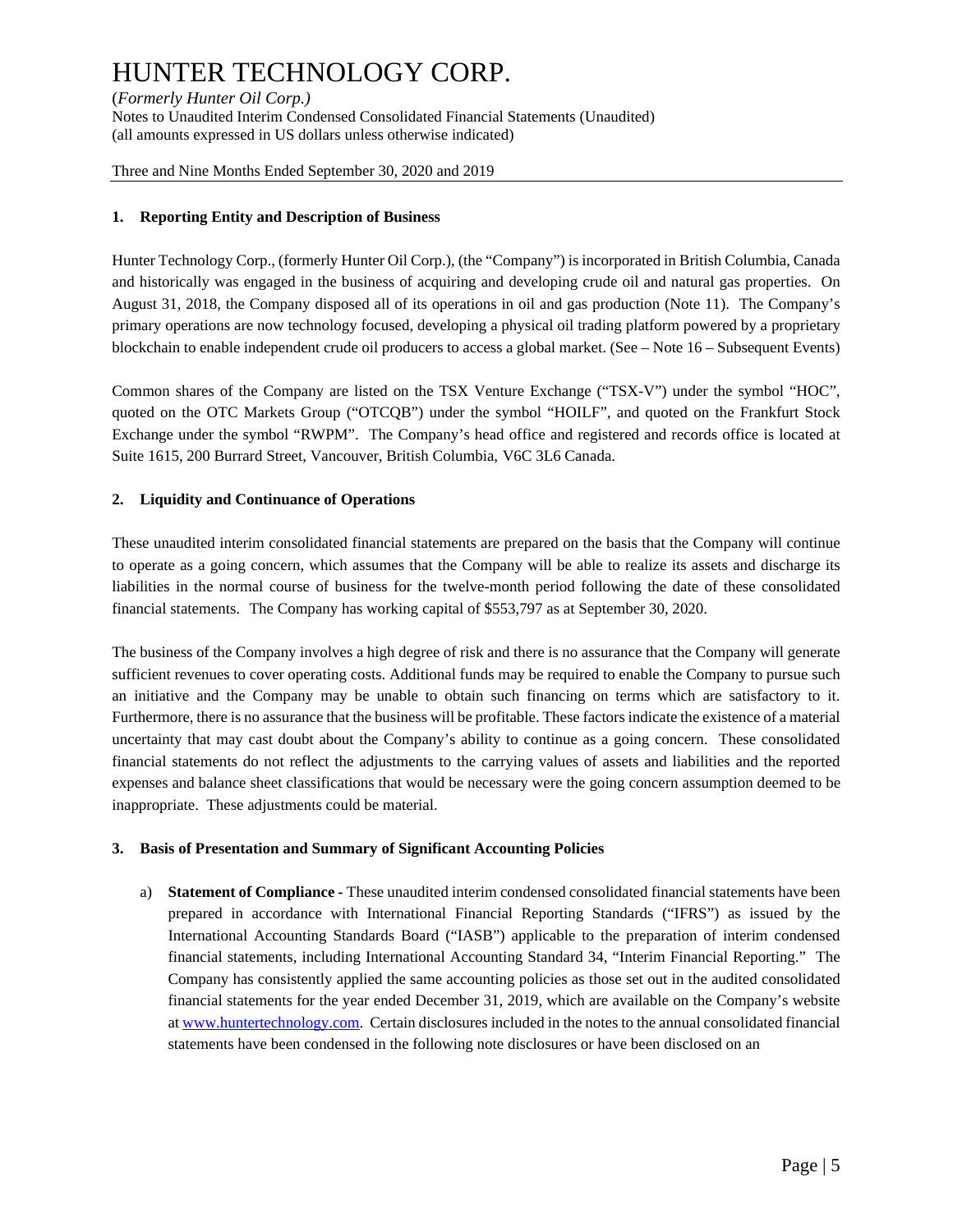(*Formerly Hunter Oil Corp.*)<br>Notes to Unaudited Interim Condensed Consolidated Financial Statements (Unaudited) (all amounts expressed in US dollars unless otherwise indicated)

Three and Nine Months Ended September 30, 2020 and 2019

#### **3. Basis of Presentation and Summary of Significant Accounting Policies (Cont'd)**

#### a) **Statement of Compliance (cont'd)**

annual basis only. Accordingly, these unaudited interim condensed consolidated financial statements should be read in conjunction with the audited consolidated financial statements for the year ended December 31, 2019, which have been prepared in accordance with IFRS as issued by the IASB. The accounting policies applied in these unaudited interim consolidated financial statements are based on IFRS issued and outstanding as of November 26, 2020, the date the Company's Board of Directors approved the statements.

The accompanying unaudited interim condensed consolidated financial statements include all adjustments, composed of normal recurring adjustments, considered necessary by management to fairly state the Company's results of operations, financial position and cash flows. The operating results for interim periods are not necessarily indicative of results that may be expected for any other interim period or for the full year. Accordingly, actual results may differ from these estimates.

#### b) **Basis of Presentation**

- i. **Functional Currency** These unaudited interim condensed consolidated financial statements are presented in United States dollars, unless otherwise indicated. All references to \$ are to United States dollars and references to C\$ are to Canadian dollars.
- ii. **Basis of Measurement and Estimation Uncertainty** The unaudited interim condensed consolidated financial statements are prepared on a historical cost basis except as detailed in the Company's accounting policies disclosed in this note. The timely preparation of the unaudited interim condensed consolidated financial statements requires management to make estimates and assumptions that affect the application of accounting policies and the reported amounts of assets and liabilities and the disclosure of contingencies at the date of the unaudited interim condensed consolidated financial statements, and the amount of revenues and expenses. Accordingly, actual results may differ from these estimates.
- iii. **Principles of Consolidation and Presentation** The unaudited interim condensed consolidated financial statements of the Company include the financial information of Hunter Oil Corp. (the "Parent Company") and its wholly-owned subsidiaries.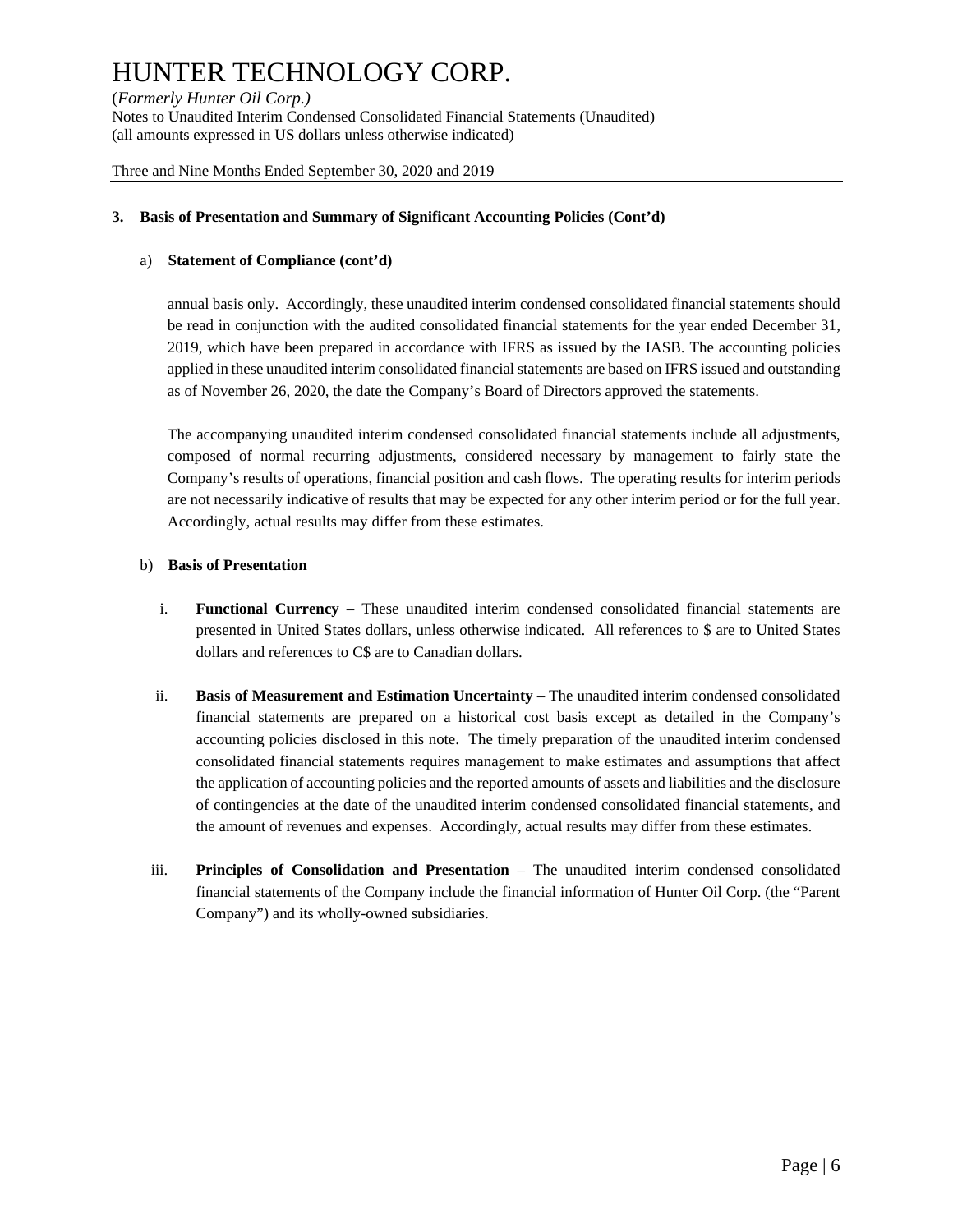(*Formerly Hunter Oil Corp.*)<br>Notes to Unaudited Interim Condensed Consolidated Financial Statements (Unaudited) (all amounts expressed in US dollars unless otherwise indicated)

Three and Nine Months Ended September 30, 2020 and 2019

#### **3. Basis of Presentation and Summary of Significant Accounting Policies (Cont'd)**

#### c) **Basis of Presentation (Cont'd)**

The following table lists the Company's principal operating subsidiaries, their jurisdiction of incorporation and its percentage ownership of their voting securities as of the date of this report:

| <b>Subsidiary Name</b>              | <b>Jurisdiction</b> | <b>Ownership 2020</b> | <b>Ownership 2019</b> |
|-------------------------------------|---------------------|-----------------------|-----------------------|
| Hunter Technology Holdings Ltd. (4) | England & Wales, UK | 100%                  | $0\%$                 |
| Hunter Oil Management Corp.         | Florida, USA        | 100\%                 | 100%                  |
| Hunter Oil Production Corp.         | Florida, USA        | 100\%                 | 100%                  |
| Hunter Ventures Corp. (2)           | Delaware, USA       | $0\%$                 | 100%                  |
| Hunter Oil Resources Corp. (3)      | Delaware, USA       | $0\%$                 | 100%                  |
| Milnesand Minerals Inc. $(1)$ $(2)$ | Delaware, USA       | $0\%$                 | 100%                  |
| Chaveroo Minerals Inc. $(1)$ $(2)$  | Delaware, USA       | $0\%$                 | 100%                  |
| Hunter Ranch Corp. (2)              | Delaware, USA       | $0\%$                 | 100%                  |

(1) Results of discontinued operations. Assets and liabilities of each subsidiary sold as part of discontinued operations (See Note 11).

(2) Entities formally dissolved during the year ended December 31, 2019.

(3) Entity formally dissolved during the nine months ended September 30, 2020

(4) Entity formed during the three and nine months ended September 30, 2020

#### d) **New accounting standards not yet effective**

Certain pronouncements have been issued by the IASB that are mandatory for accounting periods after September 30, 2020. There are currently no such pronouncements that are expected to have a significant impact on the Company's unaudited condensed consolidated interim financial statements upon adoption.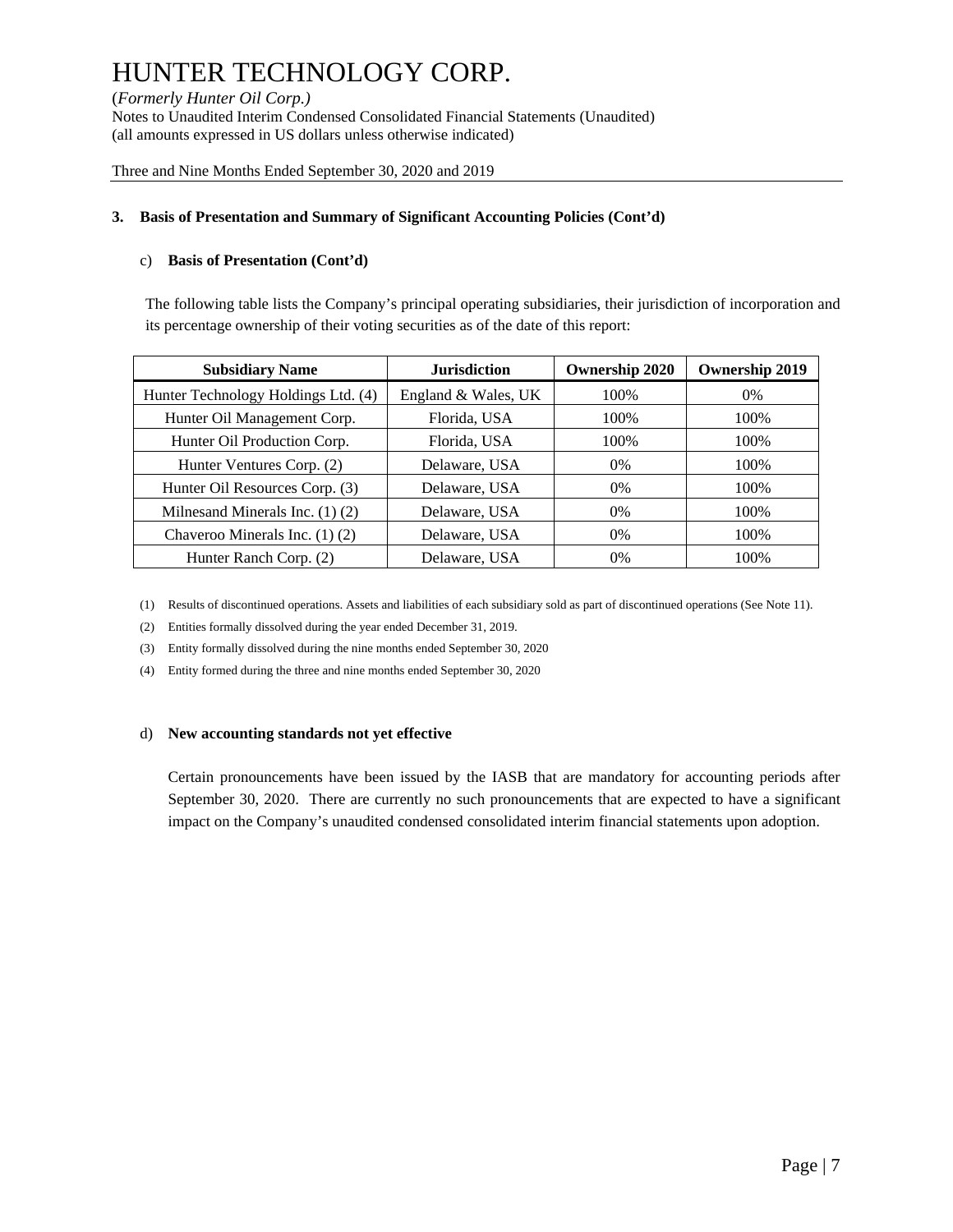(*Formerly Hunter Oil Corp.*)<br>Notes to Unaudited Interim Condensed Consolidated Financial Statements (Unaudited) (all amounts expressed in US dollars unless otherwise indicated)

Three and Nine Months Ended September 30, 2020 and 2019

#### **4. Restricted Cash**

Restricted cash is comprised of cash escrowed amounts and certificates of deposit at banks which are pledged either to secure a well site reclamation project in Canada (Note 7).

The following table summarizes restricted cash balances:

| September 30,<br>2020 |        | December 31,<br>2019 |        |
|-----------------------|--------|----------------------|--------|
|                       | 25.485 |                      | 25.147 |

#### **5. Receivables**

The Company's receivables were comprised primarily of Canadian Goods and Services Tax receivable as at September 30, 2020 and December 31, 2019.

#### **6. Other Long-Term Assets**

The Company's other long-term assets are comprised of several internet domains which the Company is using to develop new business ventures. The balance as at September 30, 2020 was \$145,010 (December 31, 2019 - \$130,000) which represents the historical cost of acquiring the assets. The assets represent intangible assets with an indefinite life and have not been amortized and management has determined these assets are not impaired as at September 30, 2020.

#### **7. Accrued Liabilities**

The Company has an obligation to complete a well site reclamation for a historical lease arrangement in Alberta, Canada. The Company no longer leases or has any operations on the site. The reclamation is in the late stages of completion and subject to final regulatory approvals. As at September 30, 2020 the Company had \$47,801 (December 31, 2019 - \$49,495) accrued for potential final reclamation costs and certifications. Upon final regulatory approval, the restricted cash (See Note 4) shall be returned to the Company.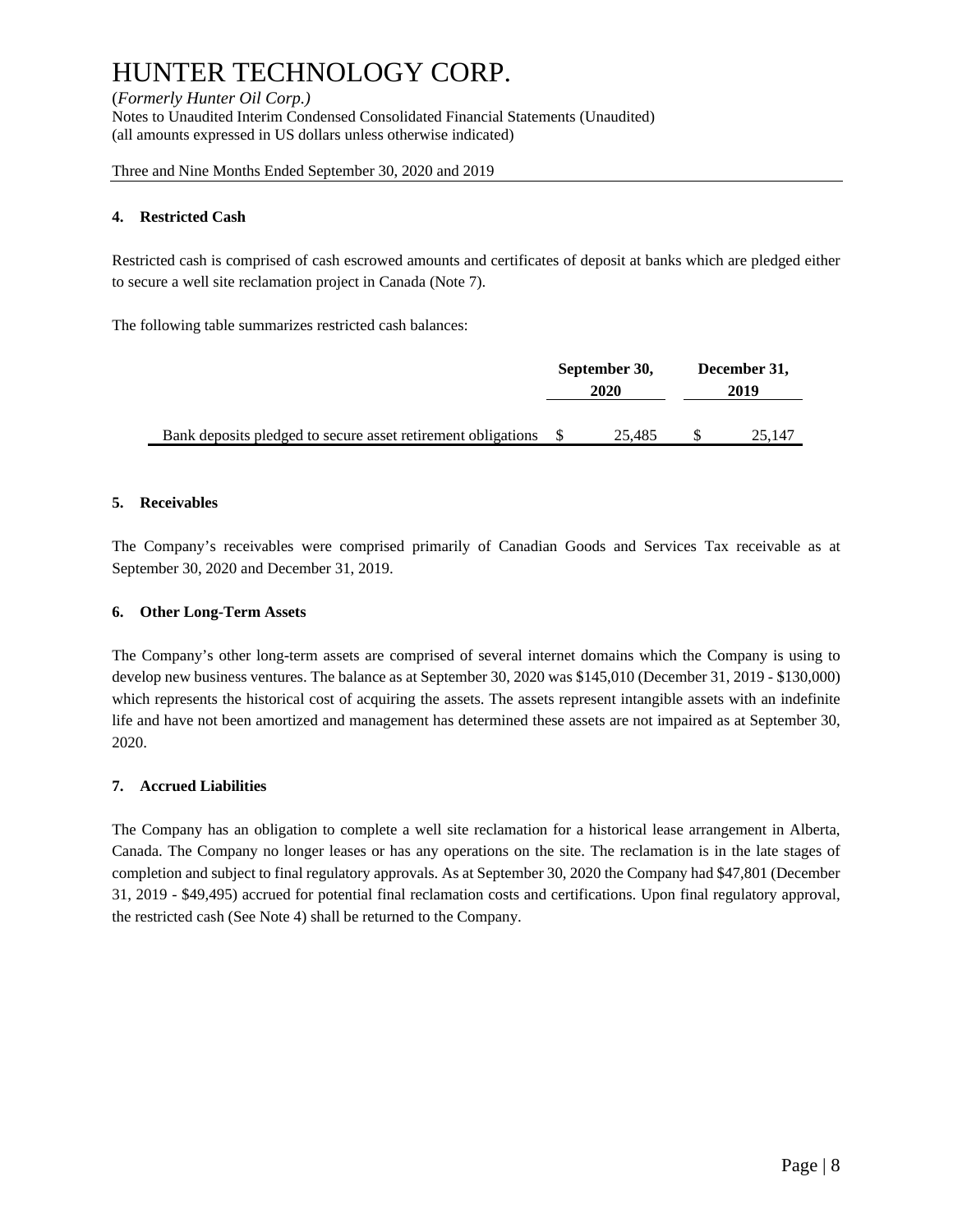(*Formerly Hunter Oil Corp.*)<br>Notes to Unaudited Interim Condensed Consolidated Financial Statements (Unaudited) (all amounts expressed in US dollars unless otherwise indicated)

Three and Nine Months Ended September 30, 2020 and 2019

#### **8. Share Capital**

**Authorized Shares –** The Company is authorized to issue an unlimited number of common shares of no par value and up to 25 million preferred shares of no par value.

**Issued and Outstanding –** As at September 30, 2020 and December 31, 2019, the Company had 13,260,871 shares outstanding. There were no shares issued or any other share capital transactions during the nine months ended September 30, 2020. (See – Subsequent Events Note 16)

#### **9. Stock Options**

The Company has a stock option plan under which up to 10% of the number of outstanding common shares may be reserved for issuance as of any particular stock option grant date.

As of September 30, 2020, the Company had no stock options outstanding. (See – Subsequent Events Note 16)

#### **10. Related Party Transactions**

Key management personnel are those persons having authority and responsibility for planning, directing and controlling the activities of the Company. The following table summarizes compensation paid or payable to officers and directors of the Company, including the Board of Directors, the Chief Executive Officer, and the Chief Financial Officer:

|                                    | Nine Months Ended September 30, |           |  |           |  |
|------------------------------------|---------------------------------|-----------|--|-----------|--|
|                                    |                                 | 2020      |  | 2019      |  |
| Salaries, bonus, benefits and fees |                                 | 45,000    |  | 54,000    |  |
| Management fees                    |                                 | 234.425   |  | 234,110   |  |
| Total                              |                                 | \$279,425 |  | \$288,110 |  |

A total \$9,712 included in accounts payable is due to related parties as at September 30, 2020. There were no amounts due to related parties as at December 31, 2019. During the nine months ended September 30, 2020, the Company incurred expenses from transactions with two related parties identified below.

The Company is party to a management services agreement with a company controlled by the Company's Executive Chairman. Pursuant to this management services agreement, the Company incurred \$180,000 in management fees, office rent and office expenses during the nine months ended September 30, 2020 and 2019, respectively. The Company currently operates under a monthly agreement for \$20,000 per month.

The Company incurred management consulting fees paid \$54,425 to a company controlled by the CFO during the nine months ended September 30, 2020 (2019 - \$52,575).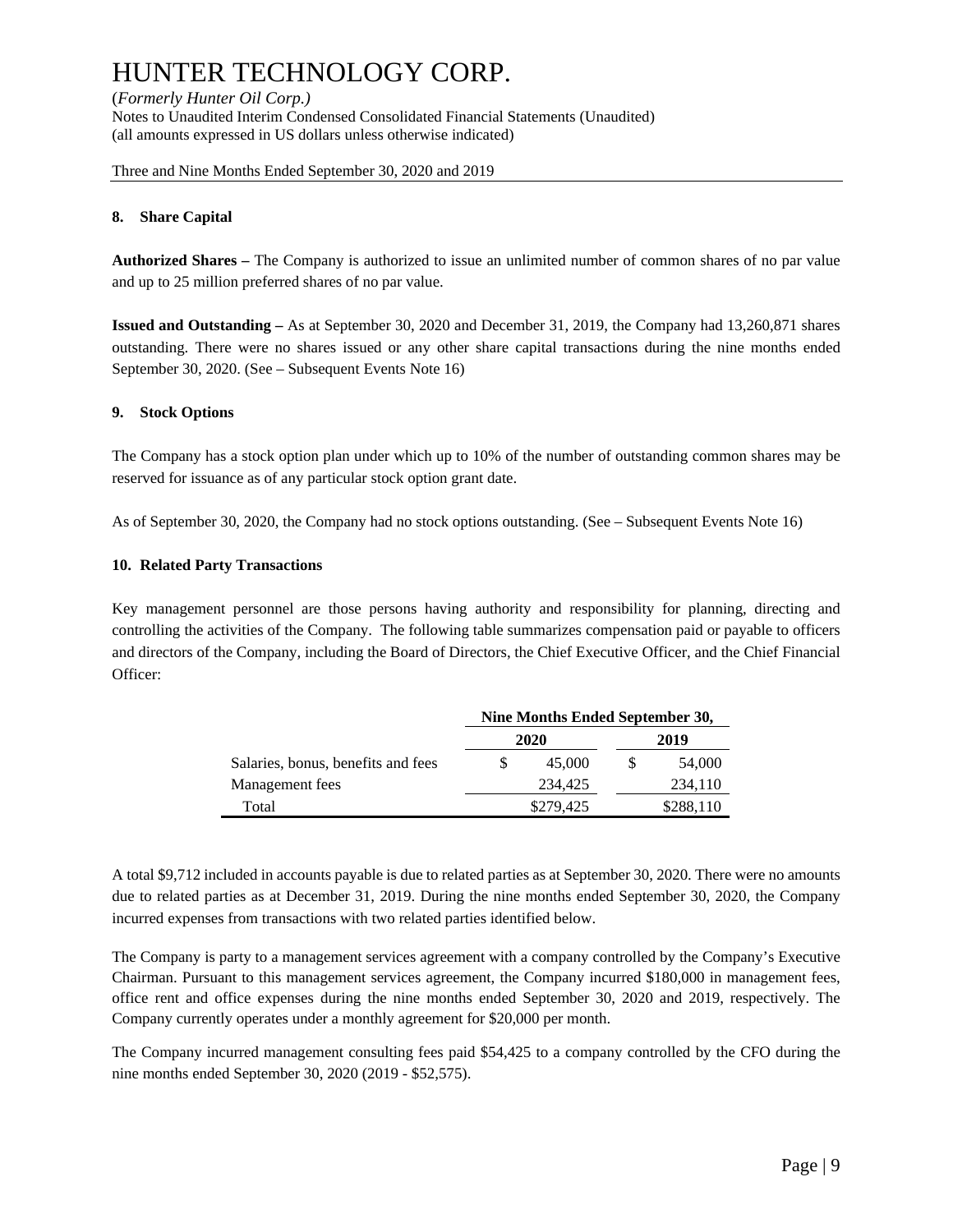(*Formerly Hunter Oil Corp.*)<br>Notes to Unaudited Interim Condensed Consolidated Financial Statements (Unaudited) (all amounts expressed in US dollars unless otherwise indicated)

Three and Nine Months Ended September 30, 2020 and 2019

#### **11. Discontinued Operations**

On August 31, 2018, the Company closed a Purchase and Sale Agreement with Pacific Energy Development Corp. (the "Purchaser") in which certain subsidiaries of the Company sold (the "Transaction") substantially all of the Company's oil and gas operations and related assets (the "Assets") located in the Permian Basin, eastern New Mexico, for an aggregate final purchase price of \$21.5 million. The Purchaser also agreed to assume all retirement obligations associated with the Assets. During the nine months ended September 30, 2020 there were Nil expenses related to discontinued operations (2019 - \$27,870).

#### **12. General and Administrative Expenses**

The Company's general and administrative costs are as follows:

|                                     | Nine Months Ended September 30, |         |      |         |  |  |
|-------------------------------------|---------------------------------|---------|------|---------|--|--|
|                                     |                                 | 2020    | 2019 |         |  |  |
| Accounting and tax                  | \$                              | 17,349  | \$   | 38,683  |  |  |
| Advertising                         |                                 | 1,304   |      |         |  |  |
| Insurance                           |                                 |         |      | 9,178   |  |  |
| Legal                               |                                 | 32,655  |      | 61,234  |  |  |
| Office & General                    |                                 | 39,256  |      | 38,845  |  |  |
| Public company administration costs |                                 | 38,848  |      | 25,112  |  |  |
| Travel and accommodation            |                                 |         |      | 8,522   |  |  |
| Total                               | \$                              | 129,412 | \$   | 181,574 |  |  |

#### **13. Fair Value Measurements**

Fair value estimates are made at a specific point in time, using available information about the financial instrument. These estimates are subjective in nature and often cannot be determined with precision. The Company classifies fair value measurements using a fair value hierarchy that reflects the significance of the inputs used in making the measurements. The fair value hierarchy has the following levels:

- Level 1 Values are based on unadjusted quoted prices available in active markets for identical assets or liabilities as of the reporting date.
- Level 2 Values are based on inputs, including quoted forward prices for commodities, time value and volatility factors, which can be substantially observed or corroborated in the marketplace. Prices in level 2 are either directly or indirectly observable as of the reporting date.
- Level 3 Values are based on prices or valuation techniques that are not based on observable market data.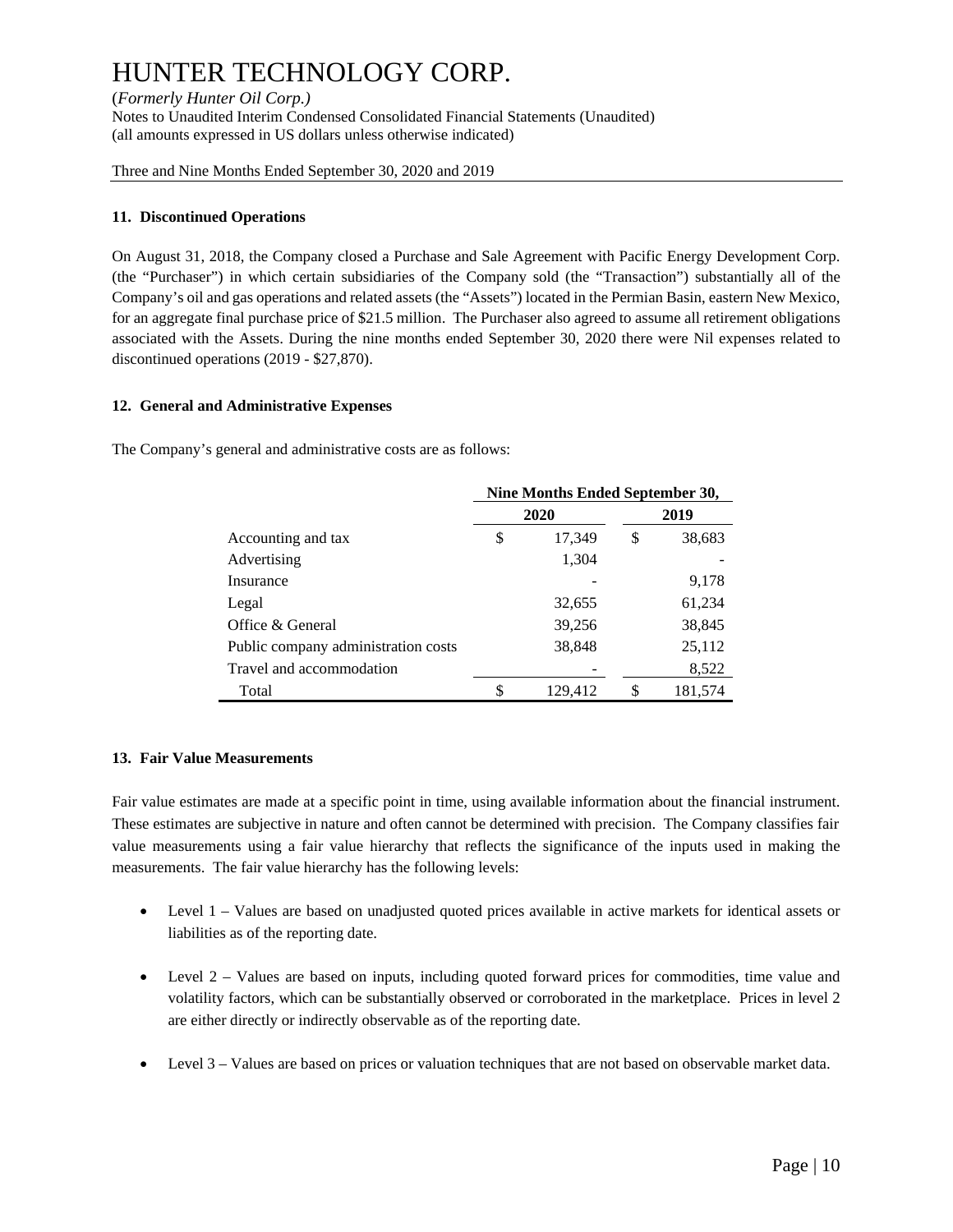(*Formerly Hunter Oil Corp.*)<br>Notes to Unaudited Interim Condensed Consolidated Financial Statements (Unaudited) (all amounts expressed in US dollars unless otherwise indicated)

Three and Nine Months Ended September 30, 2020 and 2019

#### **13. Fair Value Measurements (Cont'd)**

The Company has determined that the carrying value of its short-term financial assets and liabilities (cash and cash equivalents, receivables, accounts payable and accrued liabilities) approximates fair value at the consolidated balance sheet dates due to the short-term maturity of these instruments.

#### **14. Risk Management**

The resource industry is highly competitive and, in addition, exposes the Company to a number of risks. Resource exploration and development involves a high degree of risk, which even a combination of experience, knowledge and careful evaluation may not be able to overcome. It is also highly capital intensive and the ability to complete a development project may be dependent on the Company's ability to raise additional capital. In certain cases, this may be achieved only through joint ventures or other relationships, which would reduce the Company's ownership interest in the project. There is no assurance that development operations will prove successful.

**Business Risk** – The Company is actively developing a new technology trading platform for trading physical oil. There is no guarantee that the Company will be able to identify successfully bring its platform to market or that it will generate significant revenue from market adoption.

**Risks Associated with Financial Assets and Liabilities** – The Company is exposed to financial risks arising from its financial assets and liabilities. Financial risks include market risks (such as commodity prices, foreign exchange and interest rates), credit risk and liquidity risk. The future cash flows of financial assets or liabilities may fluctuate due to movements in market prices and the exposure to credit and liquidity risks. Disclosures relating to exposure risk are provided in detail as follows:

**Credit Risk -** Credit risk is the risk of an unexpected loss if a customer or counterparty to a financial instrument fails to meet its contractual obligations. The Company's financial instruments exposed to concentrations of credit risk are primarily cash and cash equivalents, including restricted cash, and accounts receivable. The Company has little exposure to credit risk as all of its deposits and related receivable are with major financial institutions or government related receivables.

**Liquidity Risk** - Liquidity risk is the risk that the Company will not be able to meet its financial obligations as they fall due. The Company's approach to managing liquidity risk is to ensure, as far as possible, that it will always have sufficient liquidity to meet liabilities when due. At September 30, 2020, the Company had cash of \$668,249, excluding restricted cash of \$25,485. The Company is dependent on raising funds by borrowings, equity issues, or asset sales to finance its ongoing operations, capital expenditures and acquisitions. The contractual maturity of the majority of accounts payable is within three months or less. The Company has historically financed its expenditures and working capital requirements through the sale of common stock or, on occasion, through the issuance of short-term debt.

**Foreign Exchange Risk -** The Company has exposure to foreign exchange risk in relation to existing commitments or assets denominated in a foreign currency. The Company has chosen not to enter into any foreign exchange contracts since its Canadian dollar working capital balances are not significant to the consolidated entity.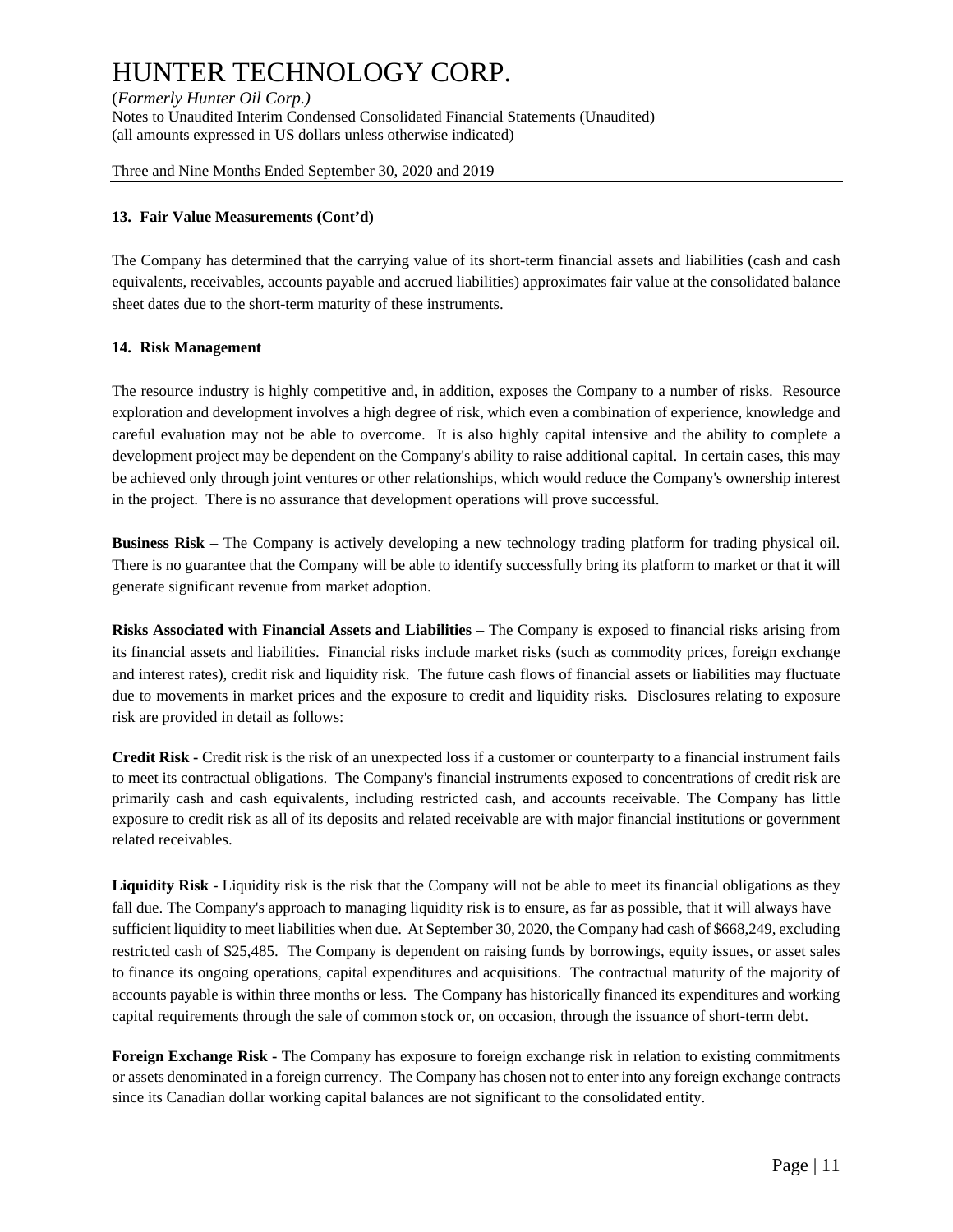(*Formerly Hunter Oil Corp.*)<br>Notes to Unaudited Interim Condensed Consolidated Financial Statements (Unaudited) (all amounts expressed in US dollars unless otherwise indicated)

Three and Nine Months Ended September 30, 2020 and 2019

#### **14. Risk Management (Cont'd)**

**Commodity Price Risk -** The Company is no longer exposed to commodity price risk following the sale of its discontinued operations. The Company had no derivative contracts in place at September 30, 2020.

#### **15. Supplemental Cash Flow Information**

The (increase)/decrease in working capital is comprised of:

|                                          |   | September 30,<br>2020 | September 30,<br>2019 |           |  |
|------------------------------------------|---|-----------------------|-----------------------|-----------|--|
| Sales tax receivable                     | S | (1,897)               | S                     | 22,176    |  |
| Prepaid expenses and deposits            |   | (6,129)               |                       | 27,789    |  |
| Accounts payable and accrued liabilities |   | 11,860                |                       | (51, 922) |  |
| Other                                    |   | (338)                 |                       |           |  |
| Total                                    | S | 3,496                 |                       | (1.957    |  |

#### **16. Subsequent Events**

#### **a) Change of Business**

On November 2, 2020 the Company completed the transition from an oil and gas exploration company to become a technology focused company to further develop the Company's Oilex trading platform, an interactive smart platform for the facilitation of physical oil transactions. The Company is now a Tier 2 Technology Issuer as defined by the TSXV Venture Exchange.

#### **b) Name Change**

On November 2, 2020 the Company completed a name change to Hunter Technology Corp. (formerly Hunter Oil Corp.). Following completion of the name change the Company's new CUSIP number is 445737109 and its new ISIN is CA4457371090.

#### **c) Forward Stock Split**

On November 2, 2020 the Company completed a forward split of its common shares on a basis of three postsplit common shares for each two common shares of the Company. A total of 6,630,247 additional common shares were issued in connection with he split.